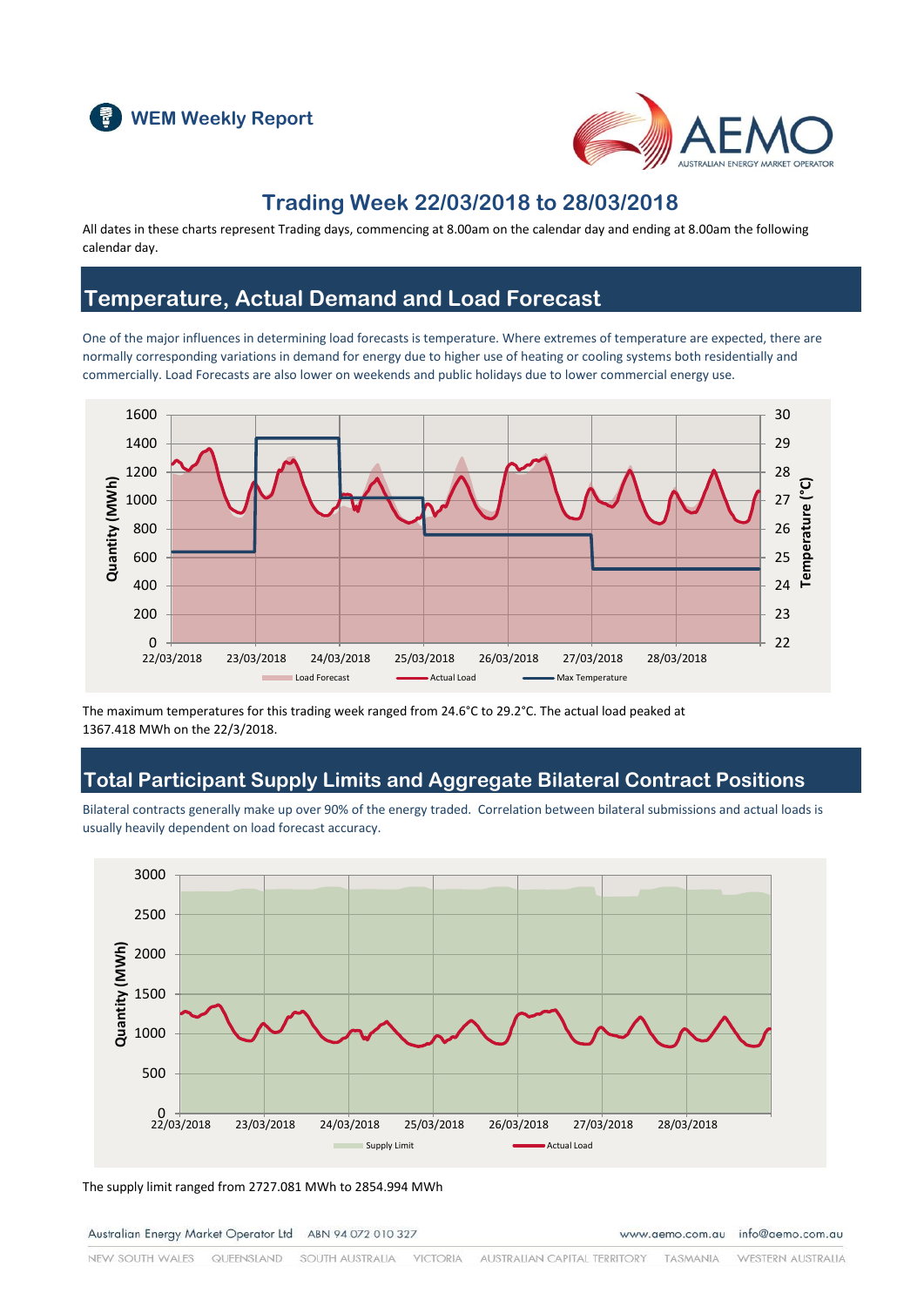# **Net Balancing Market Trades**

Bilateral contracts and STEM trading are generally based on the forecast energy requirements of Participants. When the forecast requirements are higher or lower than the actual requirements for a day, this Market energy must be bought and sold in the balancing mechanism. This graph shows the estimated net balancing trades.



The majority of the balancing activity this week occurred within Balancing Demand. The maximum balancing demand for the week reached 279.717 MWh on the 22/3/2018. The maximum balancing supply for the week reached -18.799 MWh on the 28/3/2012.

### **Total Traded Energy**

This chart represents a comparison between the total net energy that is traded in Bilateral Contracts, the STEM and the balancing mechanism. Balancing Supply represents cases in which the total contract position is greater than the demand and customers must supply energy back to balancing. Balancing Demand represents cases in which the total contract position is less than the demand and customers must purchase energy from balancing.



Total balancing supply equalled -158.712 MWh whereas total balancing demand equalled 33208.775 MWh. The Total STEM Traded quantity was 15450.252 MWh, with the STEM Clearing Quantity ranging between 1.05 MWh and 141.553 MWh.